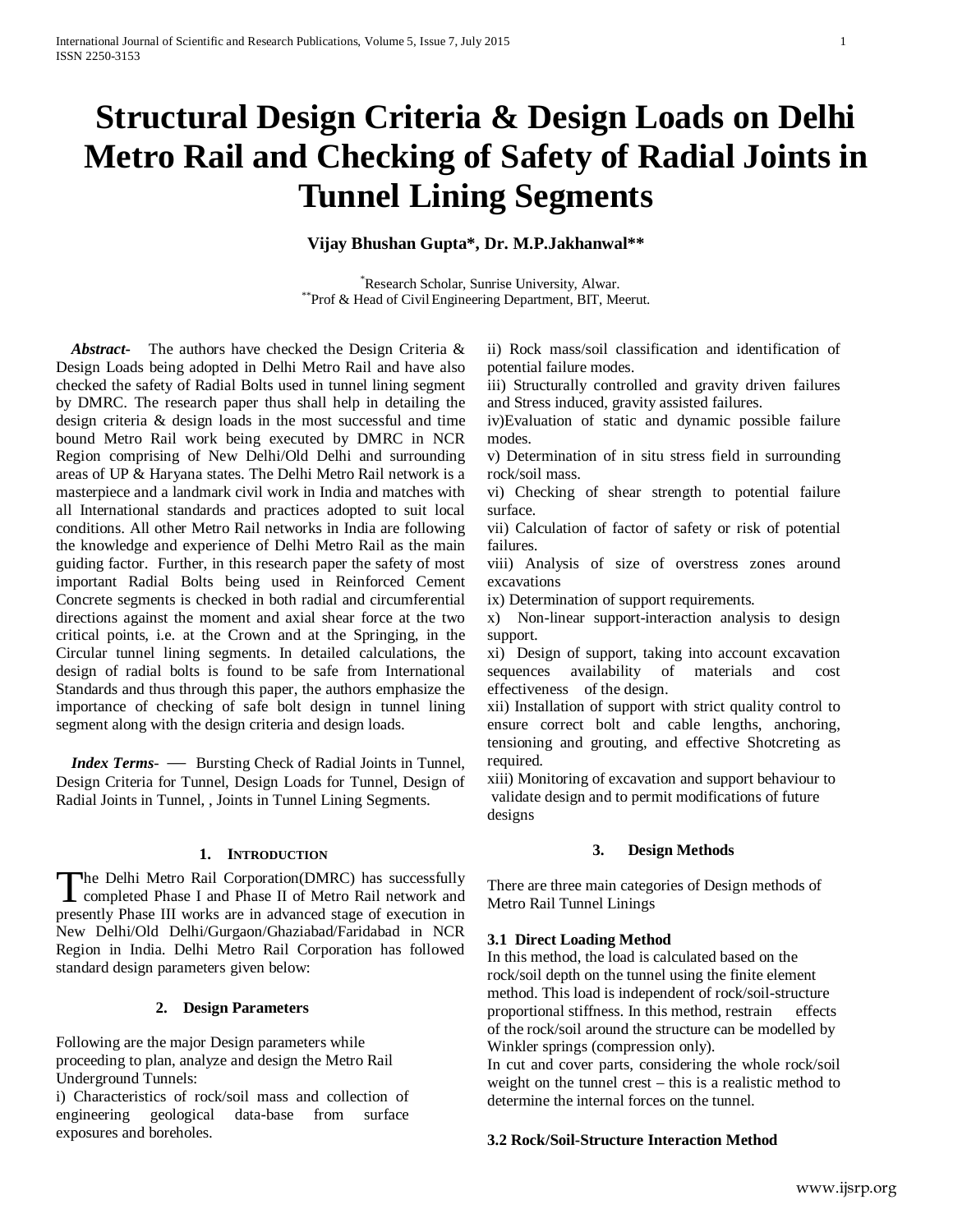In this method, the effect of rock/soil-structure proportional stiffness is taken into account to determine the internal forces of the structure. In order to determine the erection loads of the structural components, it is necessary to consider the rock/soil structure proportional stiffness plus the order and succession of the construction. To achieve, Convergence Confinement Method (CCM) or Numerical Methods (NM) or Finite Element Method (FEM) is used, with the limitations, advantages and applicability of each method is taken into account.

## **3.3 Fundamentals of Seismic Analysis**

Effects of Ground motion on the tunnel during the earthquake is generally categorized into the following three classes:

a) Longitudinal Bending

b) Compression-Extension

c) Warping (In-Plane deformation of the structure section - Ovaling)

The mobilized strains in the structure due to longitudinal bending and compression extension are usually analyzed on the model of Beam on Elastic Bed at which the equivalent linear or non-linear springs must be considered. However, it is easy to decrease the longitudinal strains by using structural joints along the tunnel. In order to calculate the structural internal forces due to the ground shear displacements which cause ovaling in the structure, Seismic Intensity Method or Rock/Soil-Structure Interaction Method by using time history or displacement methods such as Response Displacement Method can be employed. The effects of Rock/soil-structure proportional stiffness around the tunnel must be taken into account anyway.

# **4. Design Load Conditions**

Design load conditions considered while constructing Metro Rail Tunnels drilled by using NATM (New Austrian Tunnelling Methods) or TBM (Tunnel Boring Machine).

It is worth mentioning that in underground tunnels which are drilled using NATM method, the retaining system to control the tunnel stability comprises two stages of primary covering and final covering. The load distribution assumption between these two parts is highly effective in the design procedure.

Considering the special constructional conditions in this country plus the inaccuracies, it must be tried to make the primary covering that bear the erection loads alone as much as possible and avoid using the final covering capacity for that, otherwise it would be necessary to construct the final covering with a little distance from the primary covering to make sure that the primary covering is not supposed to bear the external loads singly for a long time. Thus, the primary covering will

be designed for the erection loads and the final covering will be designed for the other loads on the tunnel.

## **4.1 Design loads considered in Metro Tunnels Lining**

i) Dynamic forces due to earthquake

ii) Loads due to strength loss of the primary covering after a long term loads due to the probable saturation of the soil mass in NATM method

iii) Live loads due to the on ground traffic

iv) Live load due to the train movement, if applicable.

v) Dead load on Tunnels

vi) Ground pressure (soil/rock) surrounding tunnel

vii) Water pressure

## **4.2 Tunnel Structure Dead Load**

Dead Load on Tunnel comprises the vertical load due to the tunnel weight which is distributed along the structure middle axis.

## **4.3 Ground Pressure (Soil or rock surrounding Tunnel)**

Considering the soil/rock mass geo-mechanical properties along with the path, any method of direct loading or rock/soil-structure interaction can be employed to calculate the soil pressure. In cut and cover parts, all the soil/rock weight is applied to the structure in which lateral pressure will be calculated based son the tunnel walls displacements toward the side soil/rock mass and with respect to the lateral reaction coefficient of the soil. In other parts, which are constructed in underground methods, loading for primary structure must be determined considering the order of construction stages by taking the rock/soilstructure interaction into account.

# **4.4 Water Pressure**

In case the underground water table is high with respect to the tunnel floor, the hydrostatic water pressure contribution must be considered to see the effect of water load on tunnel

# **4.5 Traffic/Vehicle Loads/ Train Loads**

On ground vehicle loads/ train loads must be considered along with the grade level according to Indian Code of Practice for Bridge Loading. Besides the mentioned load, tunnels must be designed for a uniform load of 24 kN/m² on the road level separately. This uniform load should include the impact coefficient.

# **4.6 Seismic Loads**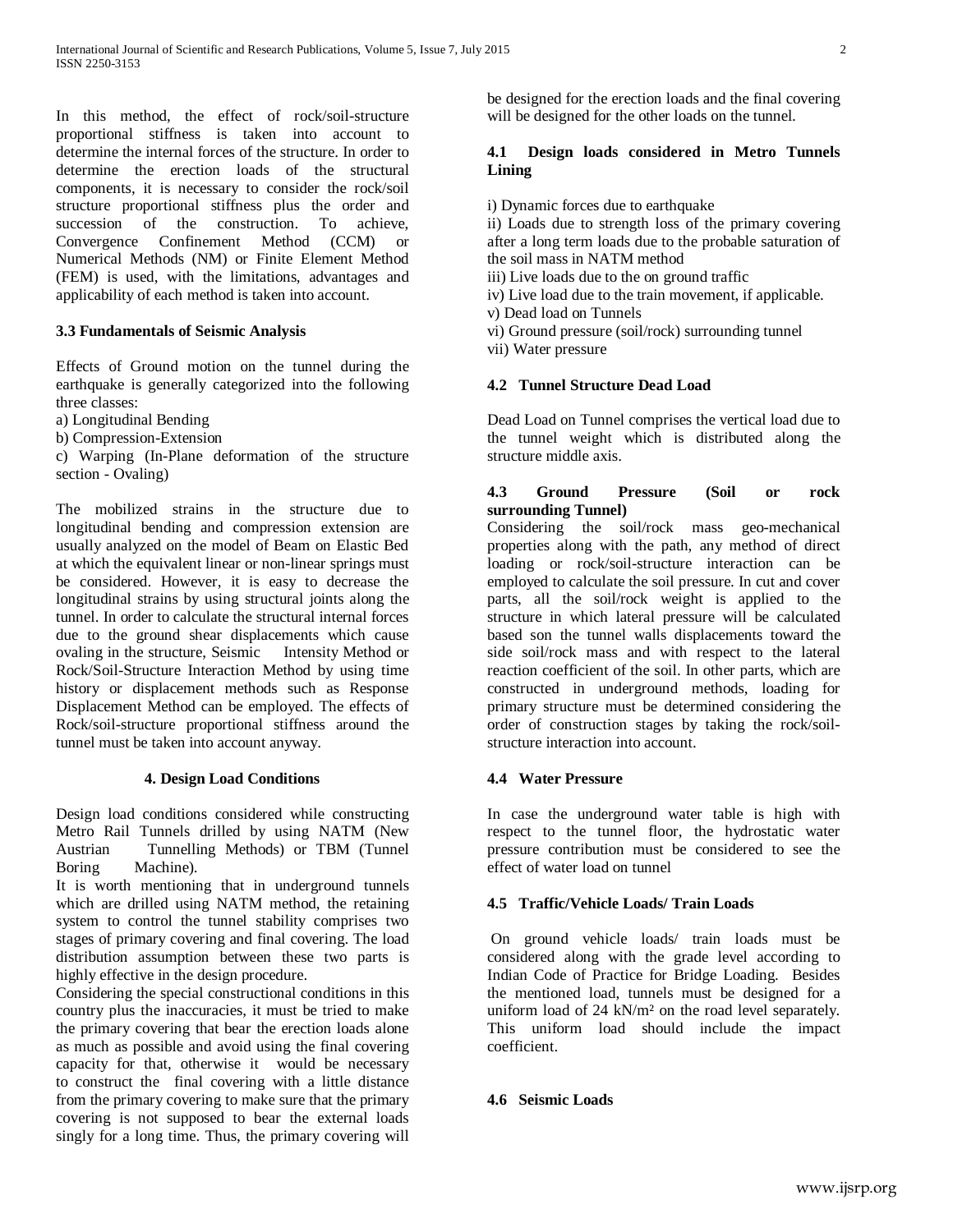Considering the seismic danger in the project area as Delhi falls under Seismic Zone IV, the tunnel needs to be designed in a way such that both primary cover and the final cover are able to bear static and seismic loads simultaneously with the proper safety factors. In order to determine the seismic loads, soil-structure interaction must be considered along with the stiffness proportions between the structure and soil/rock.

#### **5 Design of Radial Joints in Underground Tunnel Segments of Metro Rail**

## **5.1 Safety Check of Radial Joints**

The safety of Radial joints (flat type) being used in Delhi Metro Rail is required to be checked. At the joints of tunnel segments, bolts are treated as reinforcement to check whether they are safe against the moments and shear forces. Safety of joints is done in the same method as checking of safety of segments is done. Thus the points where maximum positive (Crown, say point A) or negative (Springing say point B) moments are generated, both the points are to be checked.

As per below Table in the segmental ring of tunnel lining, Joint A (Crown) has positive moment and Joint B (Springing) has negative moment respectively. The value of moments and axial and internal shear forces at critical points A and B calculated using computer software are tabulated as follows

| $\blacksquare$<br>W. |  |
|----------------------|--|
|----------------------|--|

|                              | <b>MOMENT</b><br>KN.M/M | AXIAL<br>FORCE KN/M | <b>SHEAR</b><br><b>FORCE</b><br>KN/M |
|------------------------------|-------------------------|---------------------|--------------------------------------|
| JOINT A.<br><b>CROWN</b>     | 121.6                   | 1039                | 51.3                                 |
| JOINT B,<br><b>SPRINGING</b> | $-88.1$                 | 1317                | 32                                   |

Tunnel lining Segment is considered as a ring when calculating internal forces. Bending moment distribution co-efficient,  $\zeta = 0.30$  is used. Bending moment distribution can be worked out by equation,  $Mj = (1 - \zeta)$ . M. Hoop force caused by the weight of metro tunnel track slab is 7 kN/m and the Hoop force caused by the weight of trains 26 kN/m is as per given design data.

Thus Axial Force at Joint A

 $= 1039+ 1.4x (7+26) = 1085.20kN/m$ 

Axial Force at Joint B =  $1317 + 1.4(7+26) = 1363.20$ kN/m.

Thus, design moment and internal forces at Joint A and Joint B are as tabulated below:

| H |
|---|
|---|

| Joint Details  | Moment  | Axial | Shear |  |
|----------------|---------|-------|-------|--|
|                | kN.m/m  | force | force |  |
|                |         | kN/m  | kN/m  |  |
| Joint A, Crown | 85.1    | 1085. | 51.3  |  |
|                |         | 2     |       |  |
| Joint<br>B     | $-61.7$ | 1363. | 32    |  |
| Springing      |         | 2     |       |  |

# **5.2 Check of Radial Joint A (Crown) Ultimate Capacity**

Joint A (Crown) can be simplified as tensile reinforcement. Given design data: Concrete Compressive Strength,  $f_{\text{cu}} = 50 \text{ N/mm}^2$ Width of section  $b = 1500$ mm, Height of section  $h = 280$ mm Tensile Strength of Bolt  $f_v = 400$  N/mm<sup>2</sup> Shear Strength of Bolt  $f_s = 260$  N/mm<sup>2</sup> Thus moment  $M = 85.1 \times 1.5 = 127.7 \text{ kN.m}$ Axial force  $N = 1085.2$  x 1.5= 1627.8 kN Axial shear force at Joint  $A = 0$ Area of Bolt (considering 2 bolts), As=  $2x3.14x$  152 = 1413 mm<sup>2</sup> According to BS 8110-3-1985(As per basic design formula)  $N_{\rm u} = k_1 b.e - f_{\rm v}.A_{\rm s}$  eqn (1)  $M_u = N_u$ .  $e_c$  $= k_1 b.e.$  (h/2-k<sub>2</sub>.e) –f<sub>y</sub>.A<sub>s</sub>(h/2-d) eqn (2) Eccentricity e<sub>0</sub> = 2.4 x 104( $f_{cu}/\gamma_m$ ) 0.5

 $= 2.4 \times 104(50/1.5) 0.5 = 0.0014.$  $= (0.45$  f cu / 0.0035).( 0.0035 – e<sub>o</sub>/3)  $= (0.45 \times 50/0.0035)$ .  $(0.0035 - 0.0014/3)$  $= 19.50$  eqn (3)  $((2 - \text{eo}/0.0035).^{2} + 2)/(4(3 - \text{eo}/0.0035))$  $= 0.438$  eqn(4)

Initial Eccentricity  $e_0 = M/N$  $=(127.7/1627.8) \times 1000 = 78.4$ mm Additional Eccentricity  $e_a$  = maximum of (h/20, or 20)  $=20$ mm Thus Eccentricity  $e = e_0 + e_a = 78.4 + 20$  $=98.40$ mm eqn (5)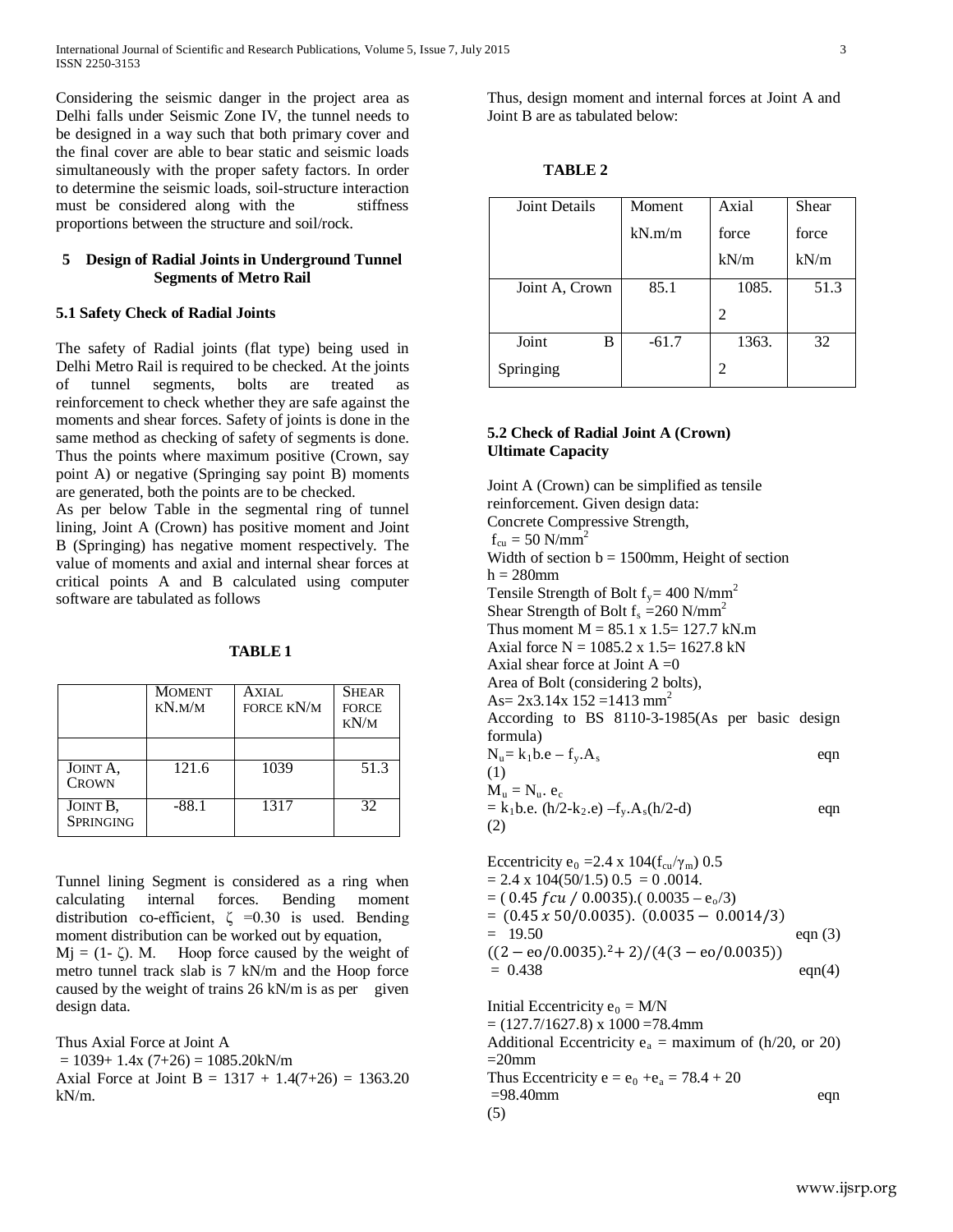Substituting Equations 3, 4 & 5 into equation 1 & 2 above  $(19.5 \times 1500 \times e - (400/1.15) \times 1413) \times 98.40$  $=$  k<sub>1</sub>b.e (h/2-k<sub>2</sub>.e) –f<sub>y</sub>.A<sub>s</sub>(h/2-d)

 $= 19.50$  x 1500 x e (140- 0.438. e) –  $(400/1.15)$  x 1413 x  $(140-160)$  eqn  $(6)$ 

Solving Equation 6 , we get the value of e= 130mm.

Now substituting the value of e into equations  $1 \& 2$  we get

```
N_u = k_1b.e - f_v.A_s
```
 $= (19.5 \times 1500 \times 130) / 1000 - (400/1.15) \times 1413/1000$  $= 3311kN$ 

Thus  $N_u$  (3311) >N (1627.8) kN. Hence OK

 $M_u = N_u.e_c = (3311)$ . 130/1000 =430.4kN.m which is  $> M = 127.7$  kN.m. Hence O.K.

Thus Ultimate Capacity of Radial Bolts at Joint A (Point of max. Positive Moment i.e. at Crown)) is > requirement Thus OK. Hence Radial Bolt at Joint A(Crown) is safe against Axial force and Moment .

## **5.3 Joint B(Springing) Bolts Check (at the point of Maximum negative moment)**

Assuming Bolts do not bear tension, Moment M= 61.7 x 1.5=92.6 kN.m Axial force, N= 1363.2x 1.5= 2044.8 kN According to BS 8110-3-1985 , as per Basic formula ,  $N_u = k_1b.e + \sigma_s.A_s$  eqn (7)  $M_u = Nu.e_c = k_1b.e (h/2-k_2.e) + \sigma_s f_v (h/2-d)$  eqn (8) Initial eccentricity  $e_0 = M/N$  $= (61.7 \times 1000) / 1363.2 = 45.3 \text{ mm}$ Additional eccentricity  $e_a$  = maximum of  $(h/20, or 20) = 20$ mm Eccentricity  $e = e_0 + e_a = 45.3 + 20 = 65.3$ mm Thus 19.5 x 1500 x e. 65.3  $= 19.5 \times 1500 \times e (140 - 0.438.e)$  eqn (9) From equation (9) we get e =170.5mm > 120 Thus bolts don't have tension. Hence O.K. Substituting the value of e into equation  $7 & 8$  we get:  $N<sub>u</sub> = k<sub>1</sub> b.e$  (No tension)  $=$  (19.5 x 1500 x 170.5)/1000 = 4987.1kN > N=2044.8kN. Hence O.K.  $M_u = N_u$ .  $e_c = (4987.1 \times 65.3)/1000 = 326$ kN.m > M=92.6kN.m Hence O.K.

Thus Ultimate Capacity of Radial Bolts at Joint B which is point of max. Negative Moment (i.e. Springing) is > requirement Hence OK. Hence Radial Bolt at Joint B(Springing) is safe against axial force and moment .

# **5.4 Shear Stress**

The maximum shear force per meter is F= 97.5kN/m

The maximum shear force per segment is  $F_s = 97.5 \times 1.5$  $=146.3$  kN The shear stress  $\sigma_s = F_s/A = 146300/1413 = 104$  N/mm<sup>2</sup>  $\sigma_{\rm s}$  <  $\rm f_{\rm s}/\gamma_{\rm m}$  = 208 N/mm<sup>2</sup> is < Bolts shear stress capacity,260 N/sqmm Thus OK.

**6 Bursting Check of Radial Bolts**

Radial joints are checked against bursting Tensile Force in both directions.

#### **6.1 Bursting Check of radial bolts in longitudinal direction**

 $P_0 = 1627.8$  kN.( refer Joint A details above)  $Yp_0 = b/2 = 130/2 = 65$ mm.

 $Y_0 = 280/2 = 140$  mm. Thus  $Yp_0/Y_0 = 0.46$ 

**TABLE 3 (According to BS 8110 Part I,Table 4.7 )**

| $Y_{p0}/$                                                      | $\begin{array}{ c c c c c c c c c } \hline 0.2 & 0.3 & 0.4 & 0.5 & 0.6 \hline \end{array}$ |  | $\vert 0.7$ |
|----------------------------------------------------------------|--------------------------------------------------------------------------------------------|--|-------------|
|                                                                |                                                                                            |  |             |
| $F_{\text{bst}}/P_0$   0.23   0.23   0.20   0.17   0.14   0.11 |                                                                                            |  |             |

From above table,  $F_{\text{bst}}/P_0 = 0.182$ Bursting force  $F_{\text{bst}}$ , = 296.3 kN Required area of Bursting reinforcement,  $A_{s,bst} = F_{bst}/(0.95f_y) = 624$  mm<sup>2</sup> Provide 6 nos. 12 dia steel bars. Area=  $678$ mm<sup>2</sup> Provided reinforcement, area > required steel area. Hence OK.

# **6.1 Bursting check of Radial bolts in Radial direction**

 $P_0$  = 2044.8 kN (refer Joint B details as above)  $Yp_0 = b/2 = (1500 - 200)/2 = 650$  mm  $Y_0 = 1500/2 = 750$  mm  $Yp_0/Y_0 = 650/750 = 0.88$ According to BS 8110 ,Part I , table 4.7  $F_{\rm{bst}}/P_0 = 0.052$ Bursting force  $F_{\text{bst}}$ , = 106.3 kN Required area of Bursting reinforcement  $A_{\rm s,bst} = F_{\rm bst}/(0.95f_{\rm v}) = 224$  mm<sup>2</sup> Thus provide 2 nos. 12 dia steel bars., Area =  $226$  mm<sup>2</sup> Provided steel reinforcement, area > required steel area. Hence OK.

#### **7 Conclusion**

In this research paper ,the authors have mentioned detailed design loading as adopted for planning of Metro Tunnels by Delhi Metro Rail and it can be worked out either by considering direct loading method